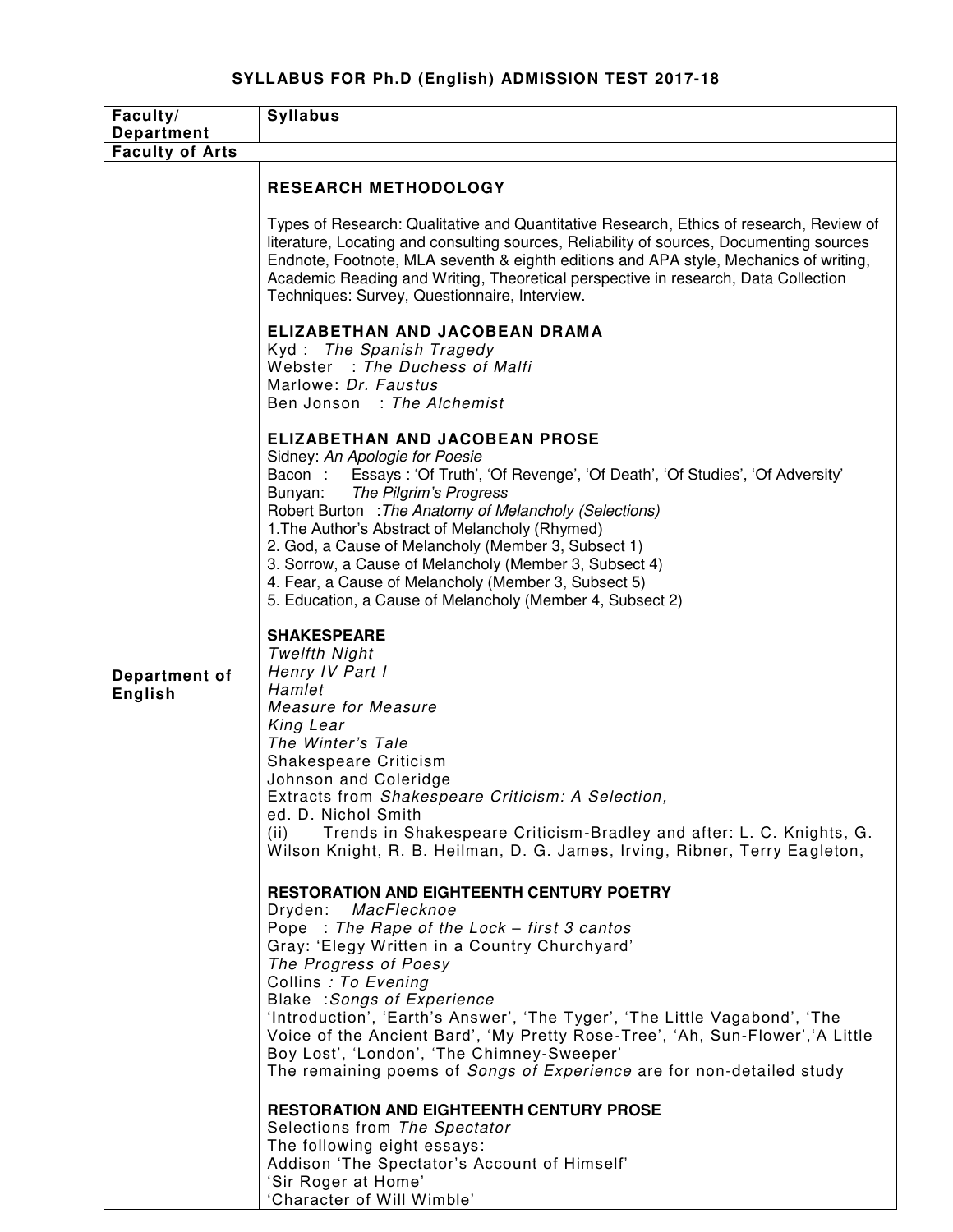| 'Sir Roger at Church'<br>'Rural Manners'<br>Steele 'The Coverley Household'<br>'Sir Roger's Ancestors'<br>'Of the Club'<br>Swift: *Gulliver's Travels (Only Book I for detailed study)<br>Congreve: The Way of the World<br>Daniel Defoe: Robinson Crusoe<br>Sheridan: The Rivals                                                                                                                                                                                                                                                                                                                            |
|--------------------------------------------------------------------------------------------------------------------------------------------------------------------------------------------------------------------------------------------------------------------------------------------------------------------------------------------------------------------------------------------------------------------------------------------------------------------------------------------------------------------------------------------------------------------------------------------------------------|
| POETRY OF THE ROMANTIC AGE<br>Wordsworth: The Prelude (1805) Bk. I<br>(ed. Selincourt)<br><b>Tintern Abbey</b><br>Lucy Poems<br>1. 'She dwelt among the untrodden ways'<br>2. 'Three years she grew in sun and shower'<br>Coleridge: The Rime of the Ancient Mariner<br>Kubla Khan<br>Byron: Childe Harold's Pilgrimage (Cantos 1-4)<br>'When we two parted'<br>'She walks in Beauty'<br>'Stanzas for Music'<br>'Sonnet on Chillon'<br>Shelley: The Mask of Anarchy<br>Adonais,<br>'Ode to the West Wind'<br>Keats: Endymion, Book I<br>'Ode on a Grecian Urn'<br>'Ode to Autumn',<br>'Ode to a Nightingale' |
| POETRY OF THE VICTORIAN AGE<br>Tennyson: The following poems:<br>The Lotus Eaters<br>The Palace of Art<br>The Two Voices<br>'Ulysses'<br>In Memoriam<br>Browning: 'Andrea delSarto'<br>'The Last Ride Together'<br>'Rabbi ben Ezra'<br>'Porphyria's Lover'<br>Arnold: 'Dover Beach'<br>'To Marguerite' (Yea, in the sea of life)<br>'Shakespeare'<br>'The Scholar-Gipsy'<br>Hopkins: 'The Windhover'<br>'The Starlight Night'<br>'No worst, there is none'                                                                                                                                                   |
| <b>PROSE AND FICTION OF THE ROMANTIC AGE</b><br>Scott : The Heart of Midlothian<br>Jane Austen : Persuasion<br>Hazlitt:<br>Selections<br>(ed. G. Sampson)<br>The following essays :<br>'My First Acquaintance with Poets',<br>'On Going a Journey'<br>'On Reading Old Books'<br>Lamb: Essays of Elia<br>'Dream Children<br>'Mackery End in Herfordshire'                                                                                                                                                                                                                                                     |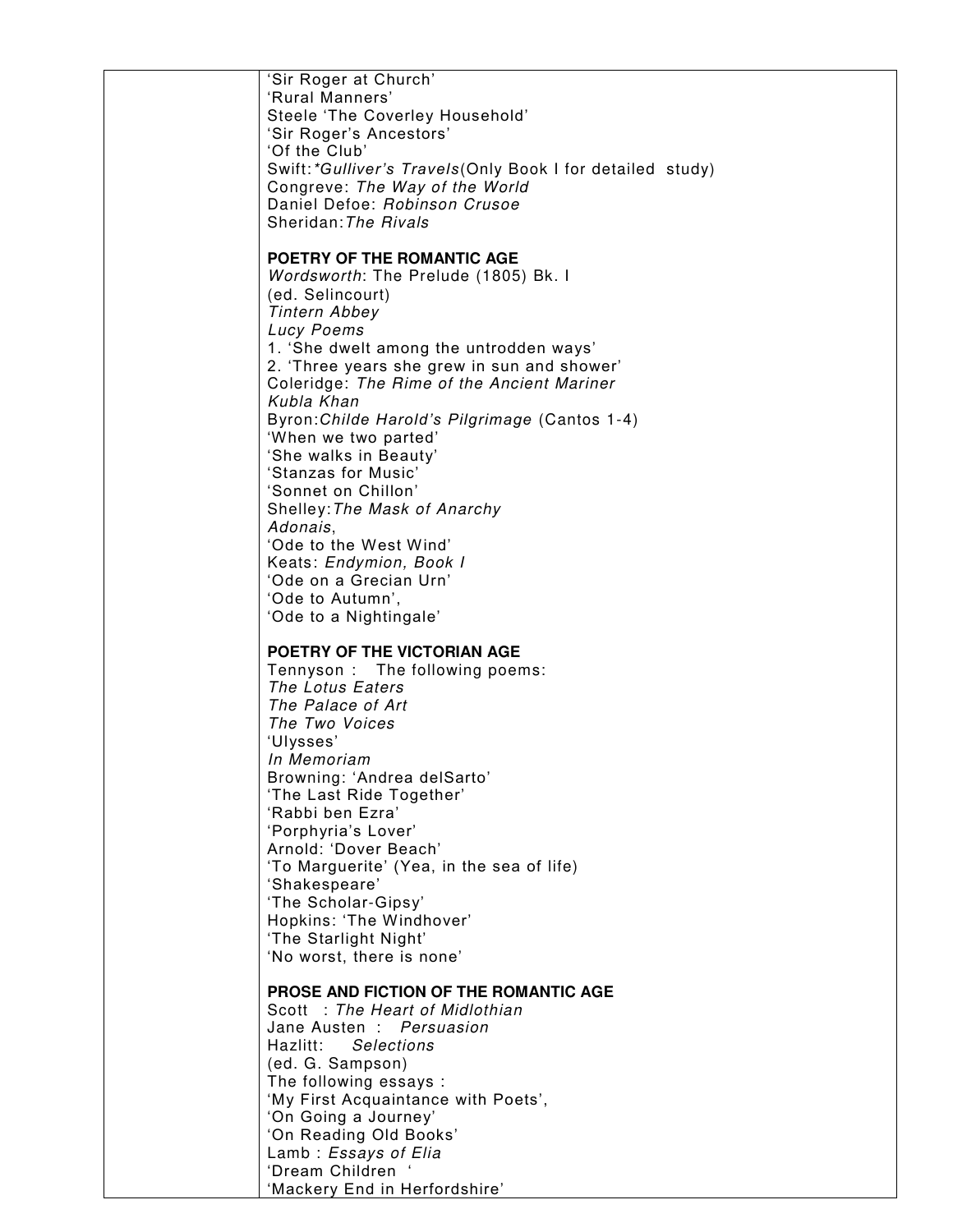| 'Poor Relations'                                                                |
|---------------------------------------------------------------------------------|
| 'Old China'                                                                     |
| <b>PROSE AND FICTION OF THE VICTORIAN AGE</b>                                   |
| Dickens : David Copperfield                                                     |
| Thackeray: Vanity Fair                                                          |
| George. Eliot: Middlemarch                                                      |
| Pater: Appreciations : (only two essays)                                        |
| 'Style',                                                                        |
| 'Coleridge'<br>Ruskin: Unto this Last                                           |
| Oscar Wilde : The Importance of Being Earnest                                   |
|                                                                                 |
| <b>POETRY FROM CHAUCER TO SHAKESPEARE</b>                                       |
| Chaucer : The General Prologue to The Canterbury Tales                          |
| The Pardoner's Tale<br>The Knight's Tale                                        |
| Spenser : The Faerie Queen, Book I                                              |
| (Cantos I - V for detailed study)                                               |
| Shakespeare: Sonnets Nos. 17, 20, 23, 27, 30, 42, 55, 64, 66,86, 116, 125,      |
| 130.                                                                            |
| POETRY FROM DONNE TO MILTON                                                     |
| Donne: The following poems from Helen Gardener's anthology:                     |
| The Metaphysical Poets (Penguin)                                                |
| 'The Good Morrow'                                                               |
| 'The Flea'                                                                      |
| 'The Sunne Rising'<br>'The Canonization'                                        |
| 'The Relique'                                                                   |
| 'This is my play's last scene'                                                  |
| Andrew Marvell : 'To His Coy Mistress'                                          |
| 'On a Drop of Dew'                                                              |
| 'The Garden'                                                                    |
| George Herbert: 'The Agonie'<br>The Collar'                                     |
| 'Jordan' (I)                                                                    |
| Crashaw:'A Hymne of the Nativity'                                               |
| Milton: Paradise Lost Book I and II (Book I for detailed study)                 |
|                                                                                 |
| <b>MODERN BRITISH LITERATURE UPTO 1950</b><br>Yeats: Selections from Palgrave's |
| The Golden Treasury (1965 edition, OUP)                                         |
| 'No Second Troy'                                                                |
| 'The Second Coming'                                                             |
| 'Sailing to Byzantium'                                                          |
| 'Leda and the Swan'<br>'Byzantium'                                              |
| T.S. Eliot : The Love Song of J. Alfred Prufrock                                |
| The Waste Land                                                                  |
| Auden: Selections from Modern Verse,                                            |
| (The World's Classics Series)                                                   |
| 'Muses de Beaux Arts'                                                           |
| 'The Shield of Achilles'<br>Lullaby: 'Lay your Sleeping Head My Love'           |
| Spender : Selections from Modern Verse,                                         |
| (The World's Classics Series)                                                   |
| 'The Landscape Near an Aerodrome'                                               |
| 'The Prisoners'                                                                 |
| 'The Express'                                                                   |
| Shaw: Man and Superman<br>Synge: Riders to the Sea                              |
| D.H. Lawrence : Sons and Lovers                                                 |